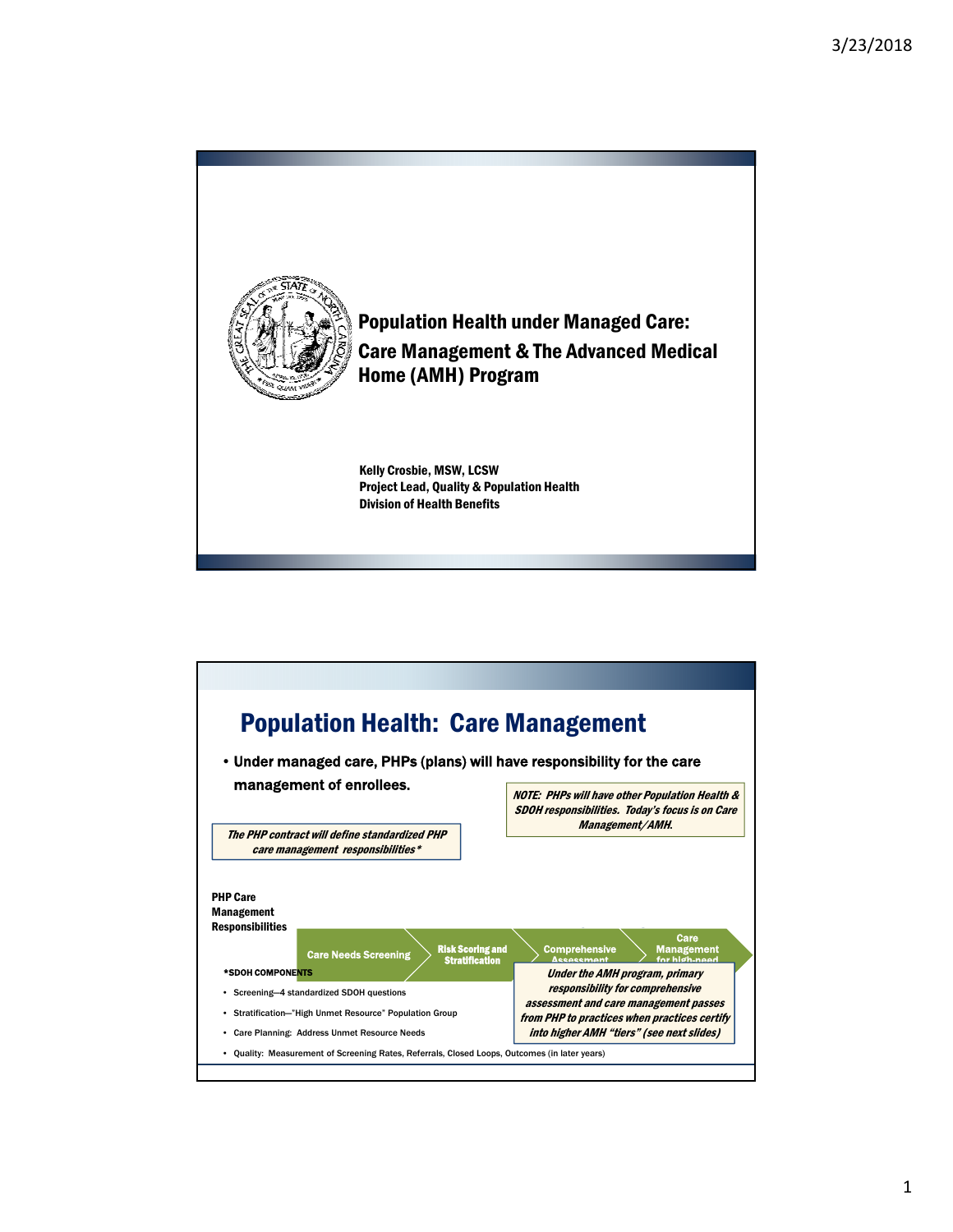## Advanced Medical Home Overview

- The Advanced Medical Home (AMH) program will:
	- Build on the strengths of today's North Carolina's primary care infrastructure as the State transitions to managed care
	- Offer a range of participation options for providers
	- Emphasize local delivery of care management
	- Offer the opportunity for providers to be rewarded for high quality care by aligning payment to value
- Care management will be a shared responsibility of practices and PHPs, with division of responsibility varying by AMH "Tier"
- The AMH Program will launch concurrently with managed care, with a State certification process for practices launching in Summer/Fall 2018

|                 | • Practices will apply to DHHS to participate in the AMH program, and<br>practices' AMH Tier status will be recognized by all PHPs.                                                                                                                                                                                                       |
|-----------------|-------------------------------------------------------------------------------------------------------------------------------------------------------------------------------------------------------------------------------------------------------------------------------------------------------------------------------------------|
|                 |                                                                                                                                                                                                                                                                                                                                           |
| <b>AMH Tier</b> | <b>Summary</b>                                                                                                                                                                                                                                                                                                                            |
| $\mathbf{1}$    | Based on Carolina ACCESS I standards<br>$\bullet$<br>Will phase out after 2 years                                                                                                                                                                                                                                                         |
| $\overline{2}$  | Based on Carolina ACCESS II standards                                                                                                                                                                                                                                                                                                     |
| 3               | Based on Carolina ACCESS II standards <b>PLUS demonstrated care management capabilities</b><br>$\bullet$<br>at practice or system level to serve all Medicaid beneficiaries<br>PHPs must contract with a substantial proportion (% to be set by state) of certified Tier 3<br>$\bullet$<br>practices in each region in which they operate |
| 4               | Will launch in Year 3 of managed care<br>$\bullet$<br>Care management capabilities as in Tier 3<br>Will capture "advanced" alternative payment arrangements                                                                                                                                                                               |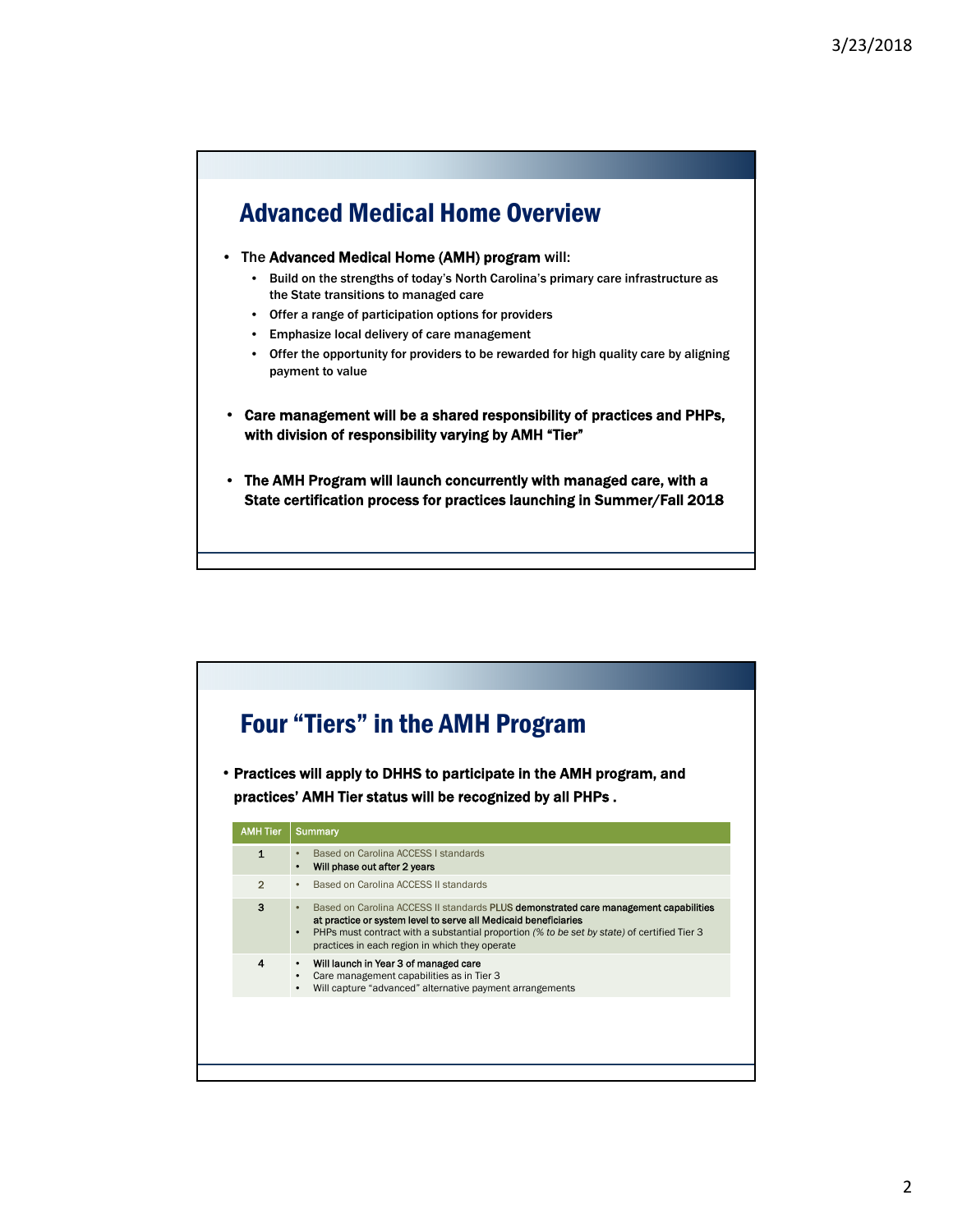## Certification Requirements by Tier

- Practices will be eligible to participate in AMH if they meet current requirements for Carolina ACCESS.
- DHHS will certify practices into Tiers prior to initial managed care contracting with PHPs.
- Practices will be required to choose between Tier 1, 2 or 3.
- Clinically integrated networks (CINs) will be permitted to "batch attest" on behalf of their member practices for entry into Tier 3.
- The Tier 3 practice attestation process will assess practices' readiness to perform care management functions at the site or system level:
	- o Risk stratifying all patients in their panel;
	- o Providing targeted, proactive, relationship-based care management to all higher-risk patients;
	- o Providing short-term or transitional care management;
	- o Providing medication reconciliation support to targeted higher-risk patients;
	- o Ensuring patients with emergency department visits receive a follow-up interaction within one week of discharge; and
	- o Contacting at least 75% of patients who were hospitalized in target hospitals, within two business days.

| <b>Payment Type</b>                  | <b>Description</b>                                                                                                                                                   |
|--------------------------------------|----------------------------------------------------------------------------------------------------------------------------------------------------------------------|
| <b>Clinical Services</b><br>Payments | Fee-for-Service                                                                                                                                                      |
| <b>Medical Home Fees</b>             | Payment for coordination with PHPs, similar to today's Carolina<br>$\bullet$<br><b>ACCESS fees</b><br>Will be set at Carolina ACCESS levels for 2 years              |
| <b>Care Management</b><br>Fees       | Payments available to Tier 3 practices for assuming significant<br>care management responsibilities<br>Fee levels negotiated between PHPs and practices<br>$\bullet$ |
| Performance-Based<br>Payments        | Payments based on performance against AMH measures<br>$\bullet$                                                                                                      |
|                                      |                                                                                                                                                                      |
|                                      |                                                                                                                                                                      |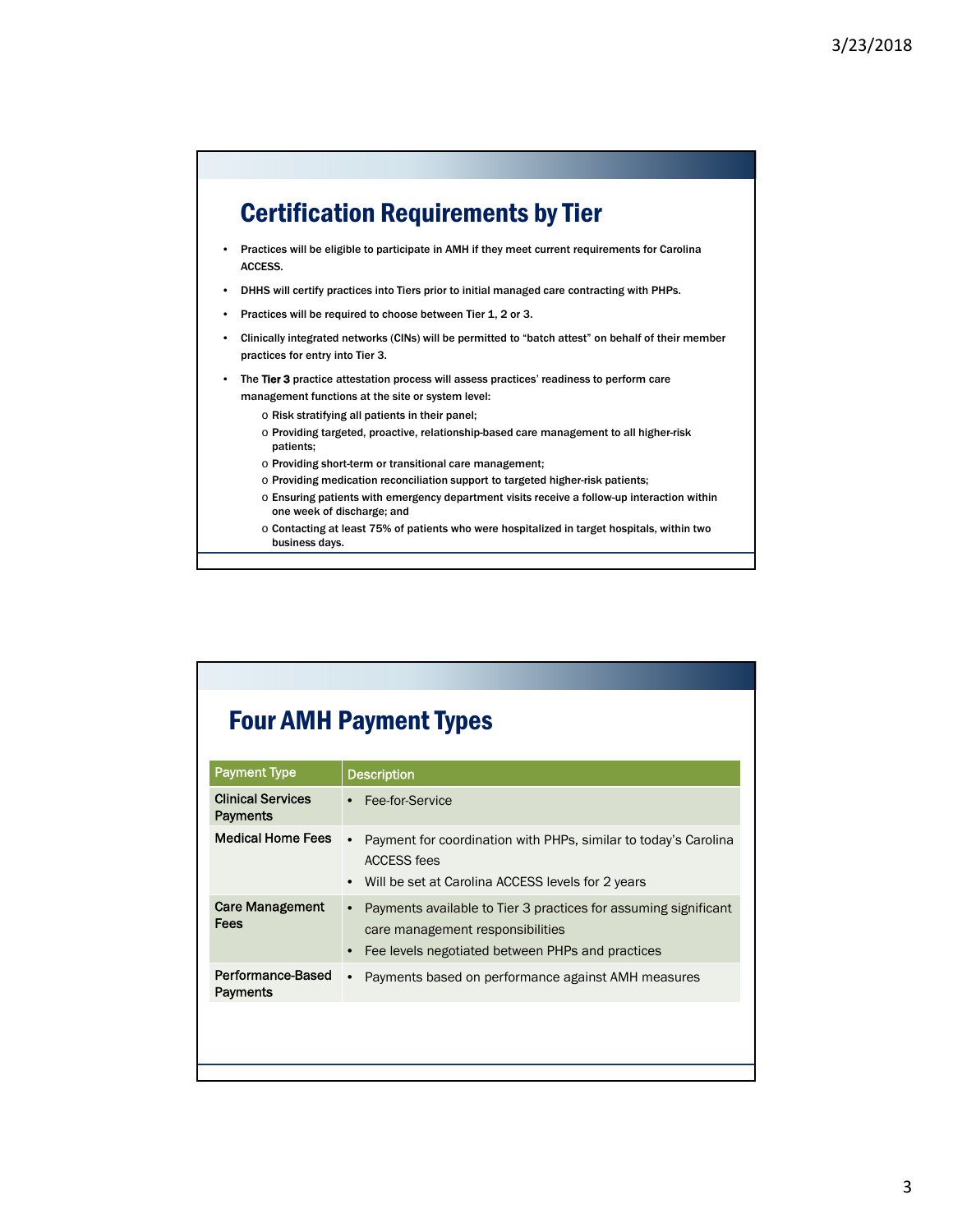

## AMH Quality Measures • DHHS will require PHPs to monitor the performance of AMHs in all tiers and calculate performance-based payments based on a set of quality measures • DHHS will develop a set of Core AMH quality performance measures aligned with North Carolina's Quality Strategy (forthcoming) • The core measure set will include (at a minimum) measures in the following categories: o Measures tied to Quality Strategy objectives o Total Cost of Care o Key Performance Indicators • PHPs will be responsible for monitoring the performance of AMHs in all tiers

• PHPs will be responsible for using the core measure set to design performancebased programs and payments